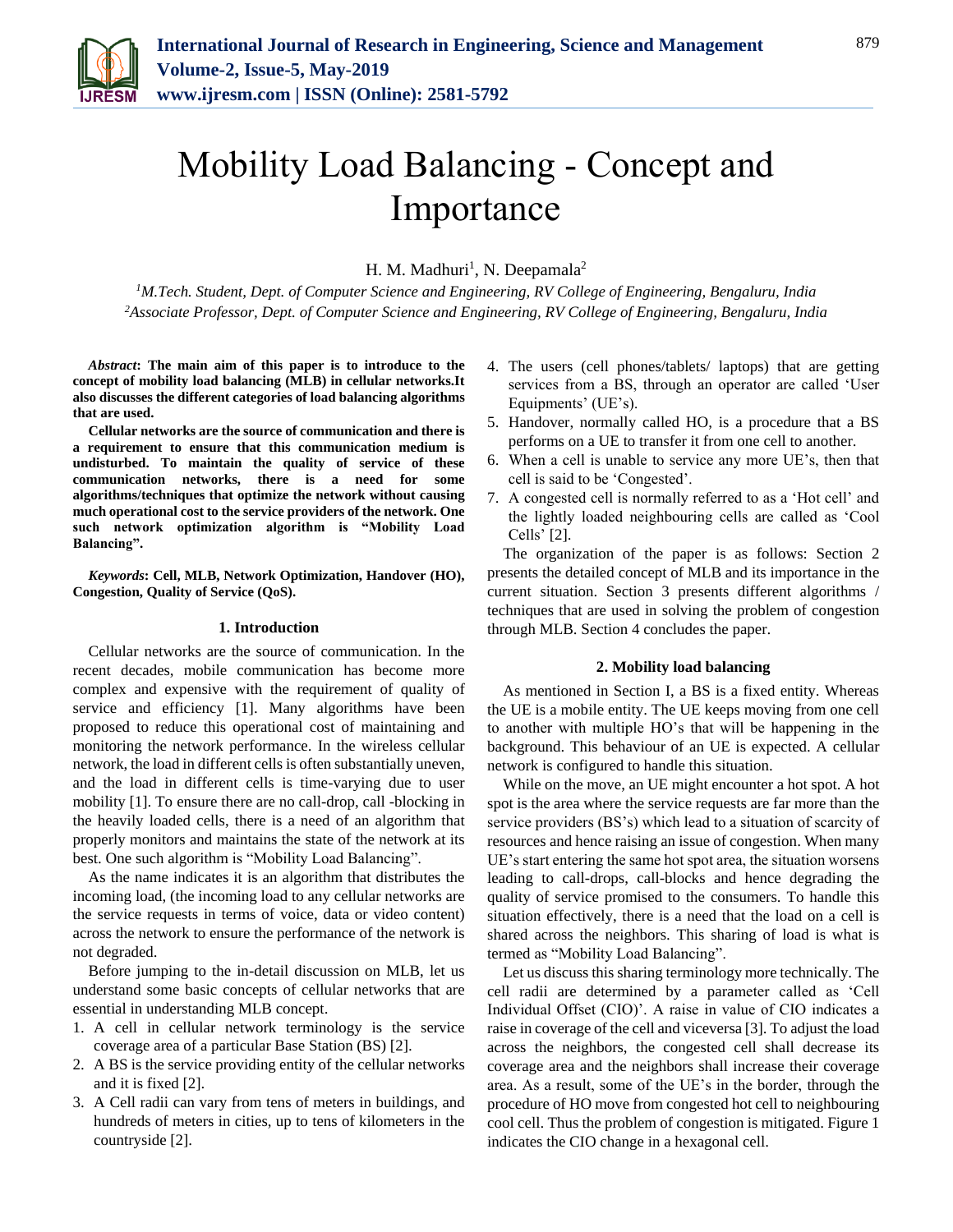



Fig. 1. Change in CIO Values based on load [3]

Any MLB algorithm is a two phase process.

- 1. Determining phase
- 2. Mitigation phase

The determining phase is one where the cell comes to a decision that it is heavily loaded and it cannot handle any more UE's. Th mitigation phase is the one that handles the congestion problem. We discussed the mitigation step already that happens through a change in CIO value.

Now let us consider the determining phase. Any decision is made with reference to particular standard. These standards are referred to as the thresholds in technical terms. This is the decision making phase and it requires some thresholds to look up and make the decision. A network admin through his/her past experiences and his/her observations comes up with these thresholds and they are the key control parameters that determine the occurrence of congestion in cell or not. When the values of certain parameters in the network crosses the set threshold, the cell makes its decision about its state and starts a mitigation phase if necessary.

Figure 2 describes this process of MLB in detail. Max\_Load, CIO\_Max, CIO\_Step are the determining factors.



## **3. Review of works on MLB**

In this section, various works done in the field of MLB are discussed. Some works present a different approach of the two phases discussed in section 2.

# *A. MLB through power budget tuning and power budget HO prioritization*

This method deals with intra frequency HO in 2G cells [5]. This technique uses two different algorithms for two different phases that were mentioned as part of section 2.

It uses the power budget margin tuning algorithm to determine the thresholds.

Power budget determines the maximum allowed signal attenuation between the UE and the BS. It is a factor that indirectly affects the coverage of a cell [6]. This algorithm determines the threshold 'HO Margin PGBT' based on the cell attractiveness and a step function.

The second algorithm that mitigates the problem of congestion is the PGBT HO prioritization. This algorithm unlike earlier mentioned method (wherein a cell specific value is changed) it considers a logical equation that evaluates the AND of source cell and the PGBT criteria with the OR of target cell attractiveness that leads to a decision whether HO for that cell has to be performed or not.

The simulation of this algorithm has shown an improvement of 25% in the network performance without degrading network performance.

## *B. MLB through Fuzzy Logic Controller*

This work under MLB deals with GERAN cellular network that implements a variation of MLB with Fuzzy Logic Controller (FLC). It makes use of Fuzzy Q-learning algorithm that is a type of reinforcement learning [7].

A fuzzy version of Q-Learning is used in this work because it allows treating continuous state and action spaces, to store the state-action values and to introduce a priori knowledge [7].

This method has two phases. Initialization phase, wherein the initial values of the congestion determining parameter, here call blocking ratio (CBR), are set by the network admin. The second phase is where the Q-learning algorithm outputs a change in terms of reward or punishment as a delta change to the HO margins. This method has shown significant reduction in call blocking ratio for congested cells and is proven to be cost effective [7].

## *C. MLB through Machine learning framework*

This method makes use of machine learning in phase 1 of MLB. The cellular network considered for this work is 3G network.

Machine learning has proven to be an aid to decision making process. The algorithm implemented in this paper initially trains the decision making model with values such voice traffic, data traffic, throughput, power utilization and many other parameters. This trained model will then provide a threshold, in terms of power utilization and code utilization, that can be set as thresholds. Whenever a cell crosses the limit of set thresholds, a change in CIO value is performed.

The change in CIO value in this method is based on three other factors as mentioned in [7].

This method has given a 6% increase in average network throughput of highly loaded cells and 3% in all cells.

All the above mentioned methods are a variant in MLB algorithm. To summarize, one method is a straight forward implementation of MLB but with 2G specific cell parameters, other is reinforcement method with CBR as the determining factor and the last one is an application of machine learning in MLB.

## **4. Conclusion**

MLB is a use case of cellular network optimization feature. The implementations of MLB has to be cost effective since the very main aim of MLB is to reduce the operational cost (OPEX)